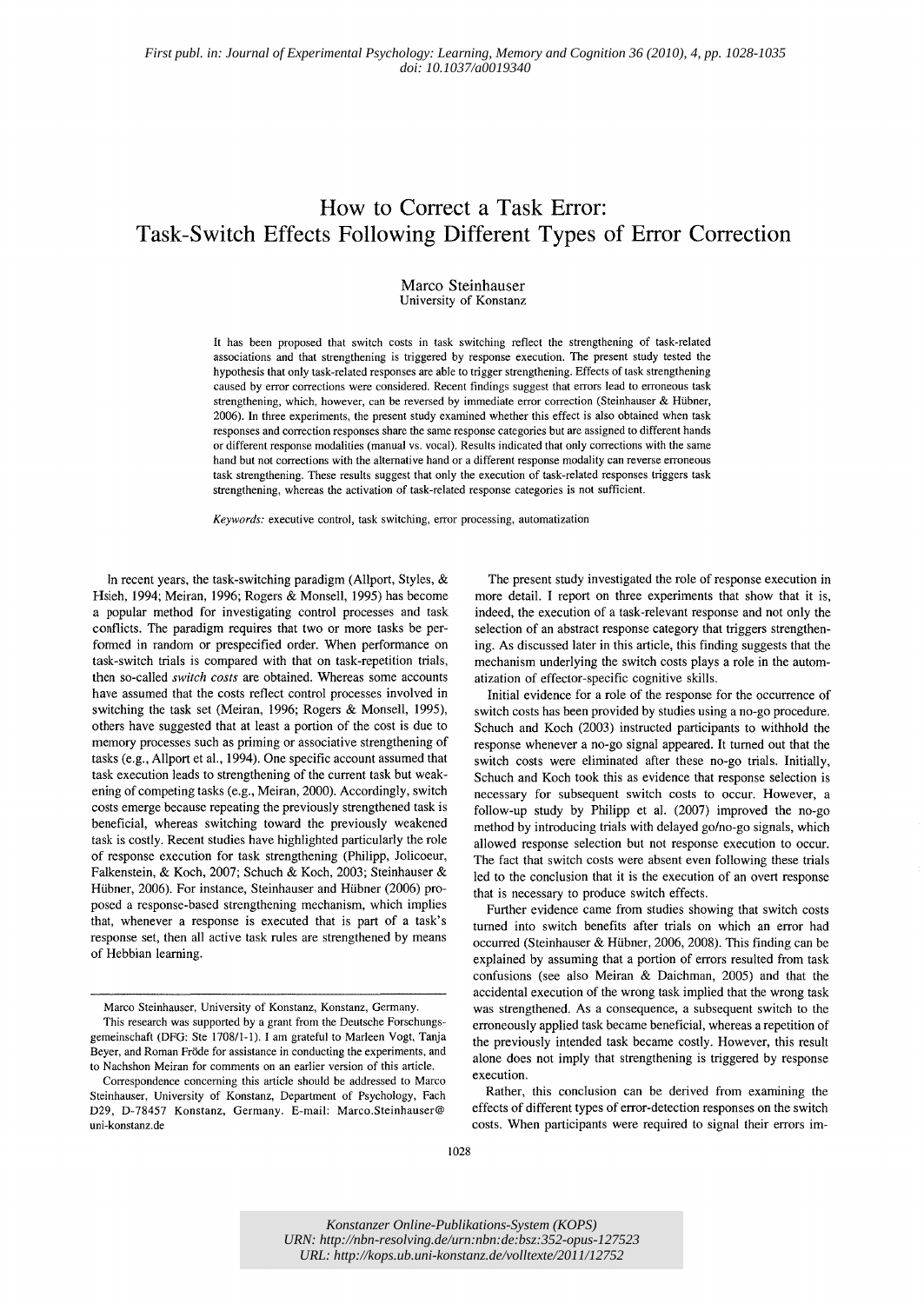rnediately by pressing a neutral key (Steinhauser & Hübner, 2006, Experiment 2), then even these signaled errors were followed by switch benefits. This outcome indicates that even when an error is consciously detected, the wrong task is strengthened. However, when participants were required to correct their errors immediately by pressing the correct response (Steinhauser  $&$  Hübner, 2006, Experiment 3), then these corrected errors were followed by switch costs. Obviously, error correction (but not error signaling) triggered strengthening of the correct task, which turned the switch benefits back into switch costs. From these results, it was concluded that only the execution of a task-relevant response triggers task strengthening. Because both error signaling and error correction should require that the correct response as well as the correct task becomes activated after the error (Steinhauser, Maier, & Hübner, 2008), it was further concluded that merely activating a task does not imply that this task is strengthened.

From this reasoning, one could infer that only responses from the task's response set can act as a trigger. However, the question emerges as to what exactly defines the response set. On the one hand, it could be defined with respect to the actual responses. For instance, when a task requires that a left and right button is pressed with two fingers of the right hand, then only the execution of these two responses would trigger task strengthening. On the other hand, the response set could be defined with respect to abstract response categories. In this example, task strengthening could be triggered when a motor plan is executed that involves a "left response."

Indeed, there is evidence that abstract response categories play a role under task-switching conditions. For instance, response repetition effects are obtained when the response is repeated as well as when the response category is repeated (Hübner  $&$  Druey, 2006; Schuch & Koch, 2004). Moreover, Hübner and Druey (2006) showed that it is sufficient that a response category is activated for these repetition effects to occur, whereas the actual execution is not necessary. Indeed, mere activation of abstract response categories could also account for the results found by Steinhauser and Hübner (2006): Error signaling did not involve only a different response as the main task, it also did not involve the same response categories as the main task.

In the present study I tested whether it is only the execution of a task-relevant response that triggers task strengthening. Three task-switching experiments were conducted in which participants randomly alternated between two simple numerical judgments (odd/even; less than/greater than 5). A deadline procedure was applied to induce errors, and participants were required to correct these errors immediately. In Experiments I and 2, two types of error correction were compared. Whereas task responses were always given with a left and right finger of one hand, error corrections were given either with the left and right finger of the same hand *(same-hand corrections)* or with those of the other hand *(hand-switch corrections).* Accordingly, hand-switch corrections involved the same response categories (left, right) as the task responses but different effectors than the task responses. If activating task-relevant response categories is sufficient to trigger task strengthening, then switch costs should be obtained following corrected errors even when error corrections require an effector switch. In contrast, if only the execution of an actual task response triggers strengthening, then switch benefits should be obtained following hand-switch corrections but switch costs following same-hand corrections. Whereas the first experiment directly compared the effects of the two correction types, the second experiment compared hand-switch corrections with uncorrected errors. Experiment 3 examined whether task strengthening is triggered by error corrections involving a modality switch. Whereas the main task required the same manual responses as those in the previous experiments, errors had to be corrected by vocalizing the correct response category ("left" or "right"). If only task-relevant responses can trigger strengthening, vocally corrected errors also should be followed by switch benefits.

# **Experiment 1**

#### **Method**

**Participants.** Twenty-four participants (15 women, 9 men) between 18 and 28 years of age (mean age 23.2 years) with normal or corrected-to-normal vision participated in the study. Participants were recruited at the University of Konstanz and were paid £5 per hour.

**Apparatus.** The stimuli were presented on a 21-inch color monitor. An IBM-compatible PC controlled stimulus presentation and response registration. Responses were given using a German standard keyboard (for simplicity, the description refers to the American keyboard layout).

**Stimuli.** Stimuli were the digits 1, 3, 6, and 8 with a width of 1.24 $\degree$  visual angle and a height of 1.77 $\degree$  visual angle at a viewing distance of 127 cm. Only those stimuli were used that required different responses for the two tasks because only for these stimuli could a task confusion lead to an error (Steinhauser & Hübner, 2006). A circle and a square of the same size were used as cues. Cues and stimuli were presented in white color on a black background.

**Design and procedure.** On each trial, participants had to apply one of two judgments to a digit presented on the screen. In the parity judgment, the digit had to be classified as odd or even. In the magnitude judgment, the digit had to be classified as less than five or greater than five. Half of the participants gave their task responses with the left hand, and the other half gave their task responses with the right hand. A left key (Z key with the middle finger of the left hand or  $1$  key on the number pad with the index finger of the right hand) had to be pressed for the categories even and less than five, and a right key  $(X$  with the index finger of the left hand or 2 key on the number pad with the middle finger of the right hand) had to be pressed for the categories odd and greater than five.

Participants were instructed to correct errors immediately, either by giving the correct response with the same hand as that used for the main tasks (same-hand correction condition) or by giving the correct response with the hand not used for the main tasks (handswitch correction condition). For instance, if the parity of the digit 3 was erroneously classified by pressing the left key with the right hand, then this error had to be corrected either by pressing the right key with the right hand (if same-hand corrections were required) or the right key with the left hand (if hand-switch corrections were required). In the same-hand correction condition, the hand not used for the main tasks was removed from the keys.

Each trial started with the presentation of the cue for 300 ms followed by a blank screen for 900 ms. The stimulus was presented for 150 ms followed by a blank screen. After a specific interval, an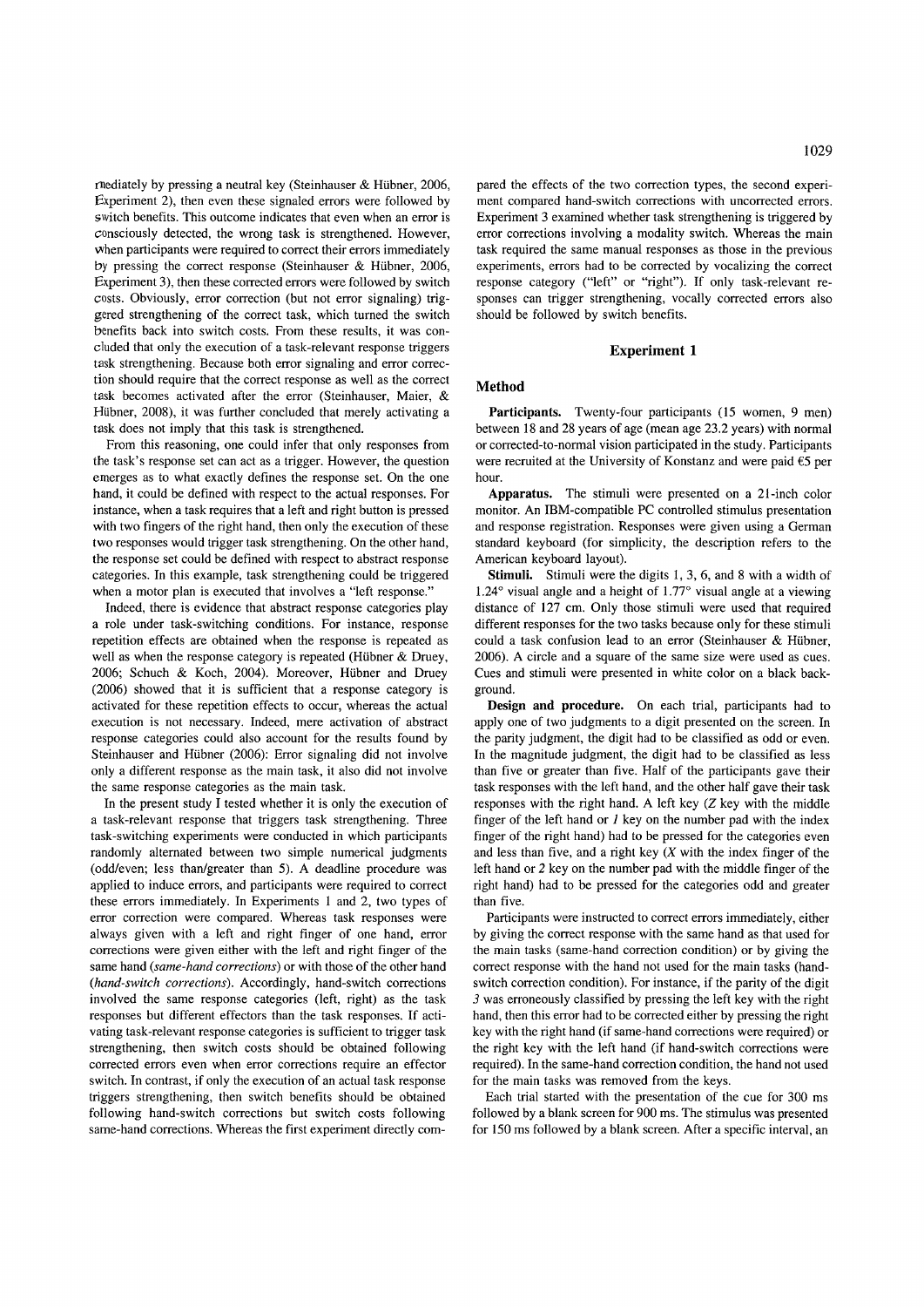~coustical deadline signal (800 Hz, 150 ms) was provided, and participants were instructed to respond before this signal appeared. A new trial started 1,000 ms after the response. When a correction response occurred during this interval, another interval of 1,000 ms was started. No feedback on the accuracy of the response was provided.

Participants worked through 20 test blocks of 64 trials, resulting in a total of 1,280 trials. Within each block, the order of judgments was randomized. In half of the blocks, participants were instructed to correct their errors using same-hand corrections. In the other half, hand-switch corrections were required. Blocks with samehand corrections and hand-switch corrections alternated, and the condition of the first block was counterbalanced across participants. The blocks were distributed on two experimental sessions. These sessions were preceded by a practice session without error correction, in which the deadline was adjusted according to the method described in Steinhauser and Hübner (2006).

# **Results and Discussion**

The data were analyzed in the same way as in Steinhauser and Hübner (2006).<sup>1</sup> Trials were excluded in which more than one correction response with one hand was given or in which a response occurred during the cue-stimulus interval  $($ <1%). In addition, to compute response times only, I excluded trials with response times less than or greater than three standard deviations below or above the mean computed for each condition and each participant (1.2%). For statistical analysis, error rates were transfonned using an arcsine transformation (Winer, Brown, & Michels, 1991).

Table 1 shows frequencies, response times, and correction latencies for different trial types. Remarkably, there was a considerable number of spontaneous same-hand corrections even when this was not instructed (about 30% of all errors in the hand-switch condition). This finding indicates that the rate of automatic corrections is especially high when an experiment contains conditions with instructed corrections (Fiehler, Ullsperger, & Von Cramon, 2005; Steinhauser & Hübner, 2006; Steinhauser et al., 2008). This outcome could reflect that instructed error correction in some blocks induces increased performance monitoring in all blocks, which leads to spontaneous and unintended corrections. Apart from that, participants reliably adhered to the different correction instructions. The majority of errors were correctly corrected in the same-hand correction condition (88.0%) as well as in the handswitch correction condition (66.8%, including trials with an additional spontaneous correction). Only a few errors were corrected by pressing the wrong key (4.9%) or were not corrected at all  $(16.4\%).$ 

To test my hypothesis, I included only certain trial types in the analyses. From the same-hand correction condition, I included only trials following uncorrected correct responses  $(n - 1)$  correct) and trials following errors corrected by a single same-hand correction  $(n - 1$  error). From the hand-switch correction condition, I included trials following uncorrected correct responses  $(n - 1)$ correct) and trials following errors corrected by a single handswitch correction ( $n - 1$  error). Response times of correct responses and error rates were entered into a three-way analysis of variance (ANOVA) with repeated measures on the variables correction condition (same-hand correction, hand-switch correction),

task transition (repetition, switch), and  $n - 1$  accuracy  $(n - 1)$ correct,  $n - 1$  error).<sup>2</sup> The results are shown in Figure 1. For the error rates, the three-way interaction between all three variables was significant,  $F(1, 23) = 6.12$ ,  $p < .05$ . To reveal the source of this interaction, the contrast representing the interaction between the variables task transition and  $n - 1$  accuracy was computed separately for each correction condition. For the hand-switch correction condition, the interaction reached significance,  $F(1, 11) =$ 20.67,  $p < .001$ . Whereas switch costs were obtained following correct responses (repetition: 14.2%; switch: 21.3%), switch benefits were obtained following errors with hand-switch corrections (repetition: 20.5%; switch: 16.5%). This contrast was not significant for the same-hand correction condition ( $F < 3.00$ ). Similar switch costs were found following correct responses (repetition: 15.0%; switch: 23.2%) and following errors with same-hand corrections (repetition: 16.8%; switch: 21.9%). For the response times, only a marginally significant three-way interaction between correction condition, task transition, and  $n - 1$  accuracy was obtained,  $F(1, 23) = 3.93$ ,  $p < .10$ . However, Figure 1 shows that the response times exhibit a trend toward a result similar to that in the error rates.

Taken together, these data revealed that only errors corrected by same-hand corrections led to switch costs on subsequent trials. In contrast, errors corrected by hand-switch corrections still showed switch benefits typically observed after uncorrected errors. This finding indicates that only same-hand corrections and not handswitch corrections are sufficient to trigger strengthening of the correct task. As a further test of this hypothesis, a second experiment was conducted in which the effects of hand-switch corrections were directly compared with the effects of uncorrected errors. If hand-switch corrections imply no strengthening at all, the effects of hand-switch corrections should be similar to those of uncorrected errors.

### **Experiment 2**

#### **Method**

Twenty-two participants (18 women, 4 men) between 18 and 33 years of age (mean age 22.1 years) with normal or corrected-tonormal vision participated in the study. The design and procedure of the experiment were the same as in Experiment 1 with one exception: The same-hand correction condition was replaced with a no-correction condition. In this condition, participants were instructed not to correct their errors.

 $<sup>1</sup>$  In Steinhauser and Hübner (2006), stimulus repetitions were excluded</sup> to demonstrate that error strengthening occurred on the level of tasks and not on the level of stimulus-response associations. In the present study, I report only analyses including stimulus repetitions. However, the results of this and the following experiments remained the same when stimulus repetitions were excluded.

 $2$  In each ANOVA and for each contrast, the variable response transition (response repetition, response alternation) was included to guarantee that results were equally affected by both trial types. For brevity, effects involving this variable are not reported. However, there was no significant interaction between this variable and any of the effects of interest.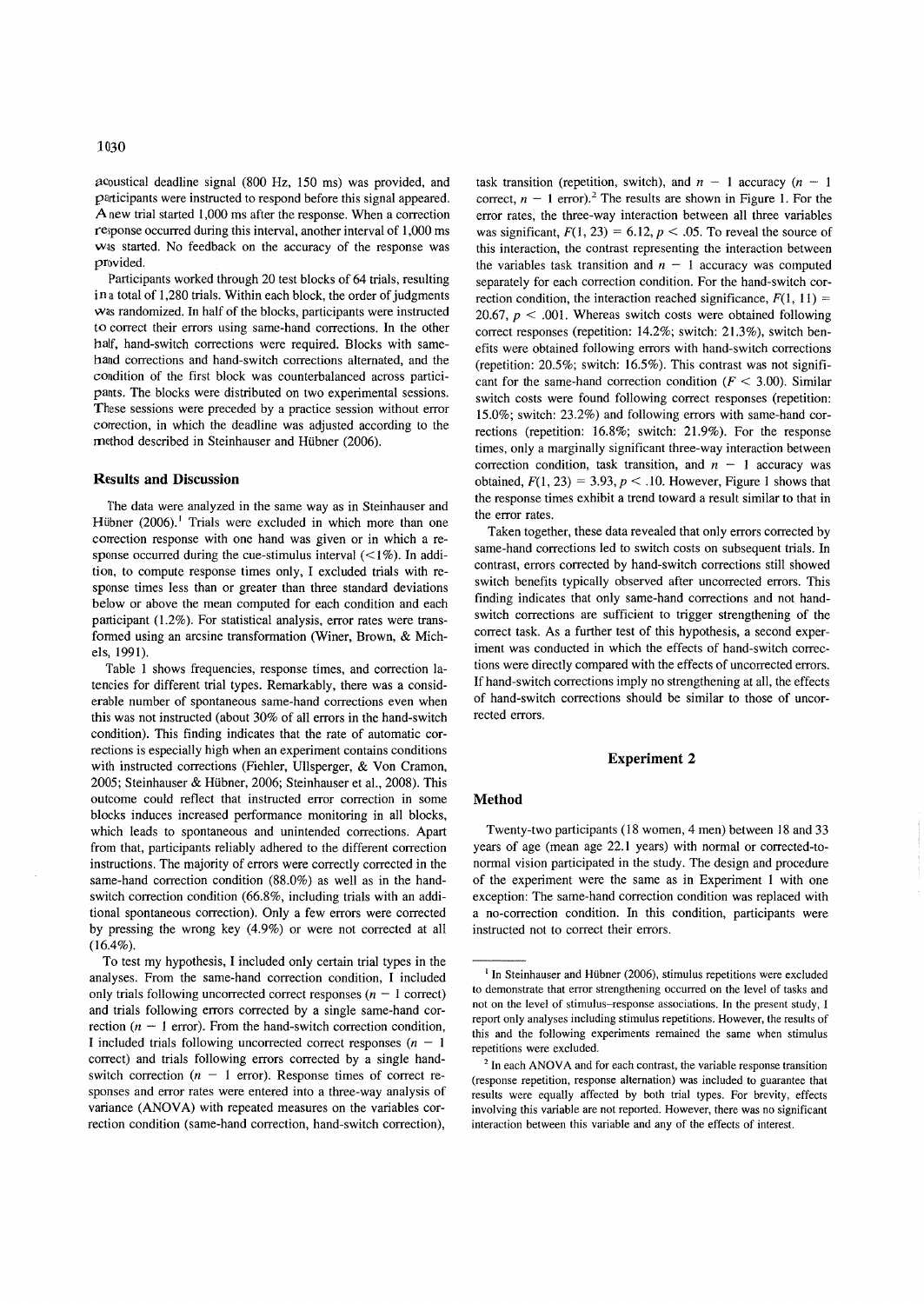## Table 1

*Relative Frequencies, Mean Response Times, and Correction Latencies of Trials With Different Correction Types for Errors and Correct First Responses Within the Same-Hand Condition and Hand-Switch Condition, Experiment 1* 

| Correction                                           | Correct          |                |                 | Error      |                 |                   |
|------------------------------------------------------|------------------|----------------|-----------------|------------|-----------------|-------------------|
|                                                      | Frequency        | RT1            | RT <sub>2</sub> | Frequency  | RT1             | RT <sub>2</sub>   |
| Same hand                                            |                  |                |                 |            |                 |                   |
| No correction                                        | 98.9(0.1)        | 379 (16)       |                 | 12.0(3.4)  | 539 $(103)^{a}$ |                   |
| Instructed correction                                | 1.1(0.1)         | 409 $(53)^{h}$ | $647(110)^b$    | 88.0 (3.4) | 365(21)         | 442 (27)          |
| Total                                                | 100              |                |                 | 100        |                 |                   |
| Hand switch                                          |                  |                |                 |            |                 |                   |
| No correction                                        | 98.9 (0.2)       |                |                 | 16.4(2.9)  | 511(40)         |                   |
| Instructed correction                                | 0.2(0.1)         |                |                 | 48.5(3.5)  | 378 (21)        | 596 (21)          |
| Wrong instructed correction                          | 0.4(0.1)         |                |                 | 3.4(1.0)   | 521 $(47)^c$    | 849 $(100)^c$     |
| Spontaneous correction                               | 0.3(0.1)         |                |                 | 11.9(2.0)  | 420 $(33)^d$    | 390 $(49)^d$      |
| Spontaneous correction + instructed correction       | 0.1(0.0)         |                |                 | 18.3(2.2)  | 384 (22)        | 424 (32)/860 (46) |
| Spontaneous correction + wrong instructed correction | 0.0(0.0)         |                |                 | 1.5(0.3)   |                 | ——/------         |
| Total                                                | 100 <sup>c</sup> |                |                 | 100        |                 |                   |

*Note.* RT1 and RT2 represent the latencies of the first and the second response, respectively. The latter was computed as the time elapsing between both responses. RT2 has two values when two corrections occurred. Spontaneous corrections are same-hand corrections in the hand-switch correction condition. Some mean latencies are based on a subsample of participants because these trial types did not occur in all participants. No mean latency was calculated when fewer than 75% of participants had valid data. The numbers in brackets are the standard errors of the mean. RT = response time in milliseconds.<br><sup>a</sup>  $n = 20$ . <sup>b</sup>  $n = 19$ . <sup>c</sup>  $n = 18$ . <sup>d</sup>  $n = 21$ . <sup>e</sup> Deviation from 1  $a_n = 21$ . e Deviation from 100 due to rounding.

# **Results and Discussion**

The data were analyzed in the same way as in Experiment I. Again, trials with more than one correction response for one hand or with a response during the cue-stimulus interval  $\ll 1\%$ ), and response time outliers (1.3%) were removed. Moreover, two par-



*Figure* 1. Error rates and response times for task switches and task repetitions following correct and erroneous responses in the same-hand correction condition and hand-switch correction condition in Experiment 1. Note that only trials following errors corrected by the instructed correction response were used. Corr. = correction.

ticipants were excluded because they repeatedly used the wrong hand for task responses or because the error rate was too low  $(< 5\%)$  for the analyses. As shown in Table 2, the remaining participants reliably adhered to the instructions.

Again, only certain trial types were included in the main analyses. From the no-correction condition, I included only trials following uncorrected correct responses  $(n - 1$  correct) and trials following uncorrected errors ( $n - 1$  error). From the hand-switch correction condition, I included only trials following uncorrected correct responses  $(n - 1$  correct) and trials following errors that were only corrected by means of an effector switch  $(n - 1$  error). Response times of correct responses and error rates of these trials were entered into a three-way ANOVA with repeated measures on the variables correction condition (no correction, hand-switch correction), task transition (repetition, switch), and  $n - 1$  accuracy  $(n - 1)$  correct,  $n - 1$  error). The results are shown in Figure 2. For the error rates, only the interaction between task transition and *n*  1 accuracy reached significance. Switch costs (repetition: 12.9%; switch: 19.1%) were obtained following correct responses, but switch benefits (repetition: 16.7%; switch: 14.4%) were obtained following errors,  $F(1, 19) = 24.26$ ,  $p < .001$ . Similarly, the same interaction was marginally significant for the response times, indicating small switch costs (repetition: 389 ms; switch: 405 ms) following correct responses but switch benefits (repetition: 452 ms; switch: 428 ms) following errors,  $F(1, 19) = 3.57$ ,  $p < 0.10$ . In both analyses, this interaction was not further qualified by correction condition  $(Fs \leq 1)$ .

Taken together, the data revealed that errors corrected by handswitch corrections were followed by the same switch benefits as uncorrected errors. This suggests that hand-switch corrections imply no strengthening of the correct task as same-hand corrections do. These results further imply that the results of Experiment 1 are not due to a within-subject manipulation of correction type. Experiment 3 of Steinhauser and Hubner (2006) compared withinhand corrections with a no-correction condition in the same way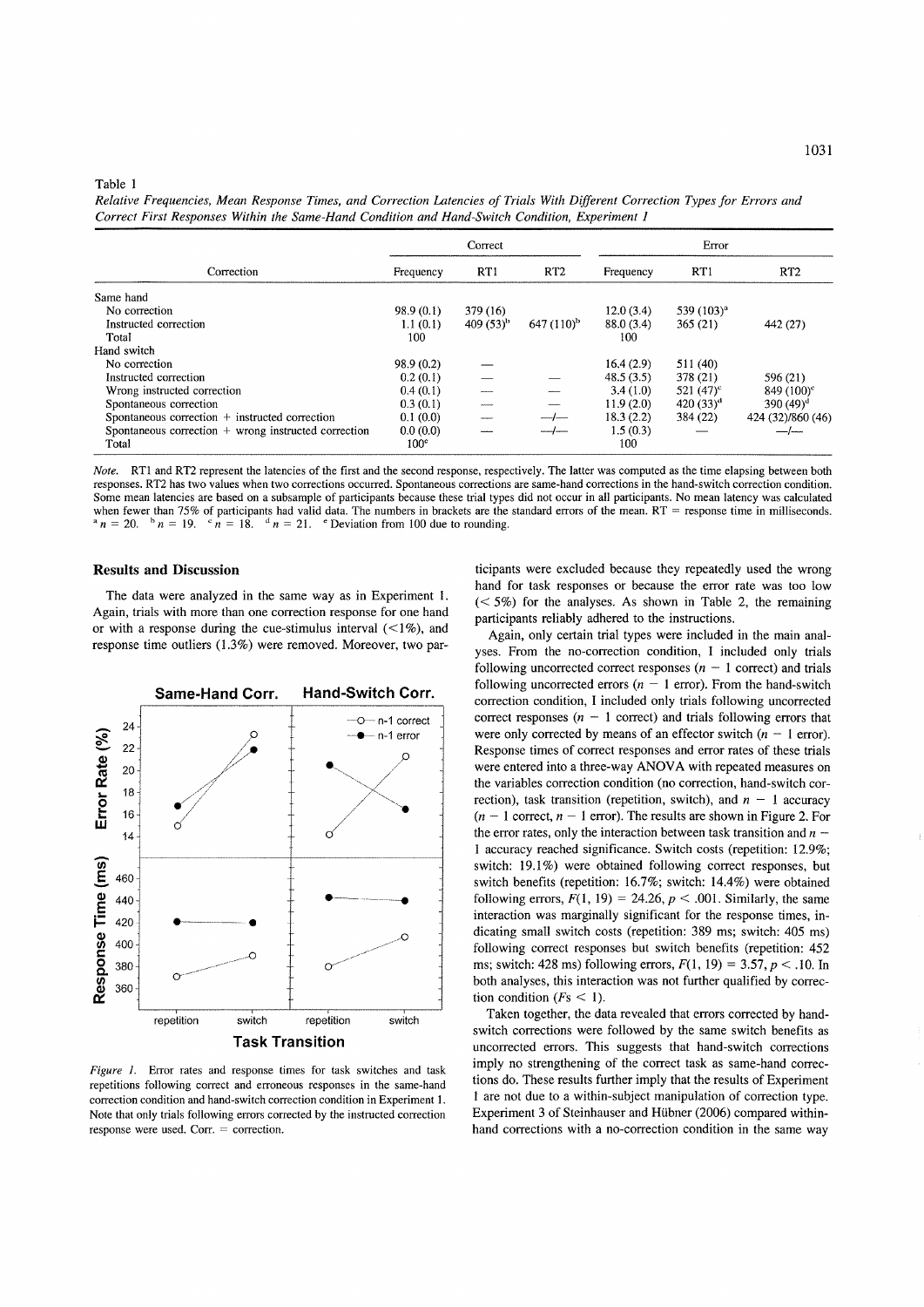# Table 2

*Relative Frequencies, Mean Response Times, and Correction Latencies of Trials With Different Correction Types for Errors and Correct First Responses Within the No-Correction Condition and Hand-Switch Correction Condition, Experiment 2* 

| Correction                                             | Correct          |               |                 | Error            |                    |                                              |
|--------------------------------------------------------|------------------|---------------|-----------------|------------------|--------------------|----------------------------------------------|
|                                                        | Frequency        | RT1           | RT <sub>2</sub> | Frequency        | RT1                | RT <sub>2</sub>                              |
| None                                                   |                  |               |                 |                  |                    |                                              |
| No correction                                          | 99.1(0.4)        | 393 (13)      |                 | 76.3(4.4)        | 392 (22)           |                                              |
| Spontaneous correction                                 | 0.9(0.4)         | $415(30)^{a}$ | $333(75)^{a}$   | 23.7(4.4)        | 402(24)            | 519 (75)                                     |
| Total                                                  | 100              |               |                 | 100              |                    |                                              |
| Hand switch                                            |                  |               |                 |                  |                    |                                              |
| No correction                                          | 97.5(0.8)        | 395 (15)      |                 | 13.1(2.2)        | $600(63)^{b}$      |                                              |
| Instructed correction                                  | 0.5(0.2)         |               |                 | 63.7(4.4)        | 385 (20)           | 649 (20)                                     |
| Wrong instructed correction                            | 0.7(0.4)         |               |                 | 3.8(1.5)         |                    |                                              |
| Spontaneous correction                                 | 0.7(0.4)         |               |                 | 4.6(1.0)         | 442 $(39)^{\circ}$ | 387 $(68)^c$                                 |
| Spontaneous correction $+$ instructed correction       | 0.1(0.0)         |               |                 | 13.1(2.7)        | 439 $(31)^d$       | 365 (45) <sup>d</sup> /855 (45) <sup>d</sup> |
| Spontaneous correction $+$ wrong instructed correction | 0.1(0.1)         |               |                 | 1.7(0.8)         |                    |                                              |
| Total                                                  | 100 <sup>e</sup> |               |                 | 100 <sup>e</sup> |                    |                                              |

*Note.* RTI and RT2 represent the latencies of the first and the second response, respectively. The latter was computed as the time elapsing between both responses. RT2 has two values when two corrections occurred. Spontaneous corrections are same-hand corrections. Some mean latencies are based on a subsample of participants because these trial types did not occur in all participants. No mean latency was calculated when fewer than 75% of participants had valid data. The numbers in brackets are the standard errors of the mean. RT = response time in milliseconds.  $a_n = 15$ .  $b_n = 18$ .  $c_n = 17$ .  $d_n = 19$ . *e* Deviation from 100 due to rounding.

that the present Experiment 2 compared hand-switch corrections with a no-correction condition. Because the result pattern across these two experiments resembles that of Experiment 1, the present results seem not to depend on whether correction type is manipulated within-subjects or between-subjects.



*Figure* 2. Error rates and response times for task switches and task repetitions following correct and erroneous responses in the no-correction condition and same-hand correction condition in Experiment 2. Note that only trials following uncorrected errors were used in the no-correction condition and only trials following corrected errors were used in the same-hand correction condition. Corr. = correction.

# **Experiment 3**

The results of the first two experiments suggest that activating response categories such as left or right during error correction is not sufficient to trigger strengthening of the correct task and, thus, to tum switch benefits back into switch costs. However, the question emerges as to whether hand-switch correction really involved the same response categories as correct responses. Although the task instruction emphasized the categories left and right and these spatial codes are known to be preferentially used in this type of task (Druey & Hubner, 2008), it is possible that at least some participants represented their responses in terms of the fingers (e.g., index finger, middle finger). In this case, handcorrections might have failed to trigger strengthening simply because response categories had to be recoded during correction (e.g., if *middle finger* is the correct response, the correction requires *index finger).* To rule out such an explanation, Experiment 2 was replicated with a different correction procedure.

In Experiment 3, participants were instructed to correct their errors by vocalizing the correct response category ("left," "right"). This should force participants to use spatial codes as response categories, and, indeed, it has been shown that manual and vocal left/right responses produce cross-modal category repetition effects (Schuch & Koch, 2004). However, if only task-relevant responses trigger strengthening, then even vocal corrections should be followed by the same switch benefits as uncorrected errors.

# **Method**

Twenty participants (16 women, 4 men) between 20 and 36 years of age (mean age 23.1 years) with normal or corrected-tonormal vision participated in the study. The design and procedure of the experiment were the same as in Experiment 2. However, the hand-switch correction condition was replaced by a vocal correction condition, in which participants were instructed to correct their errors by overtly vocalizing the correct response category

# 1032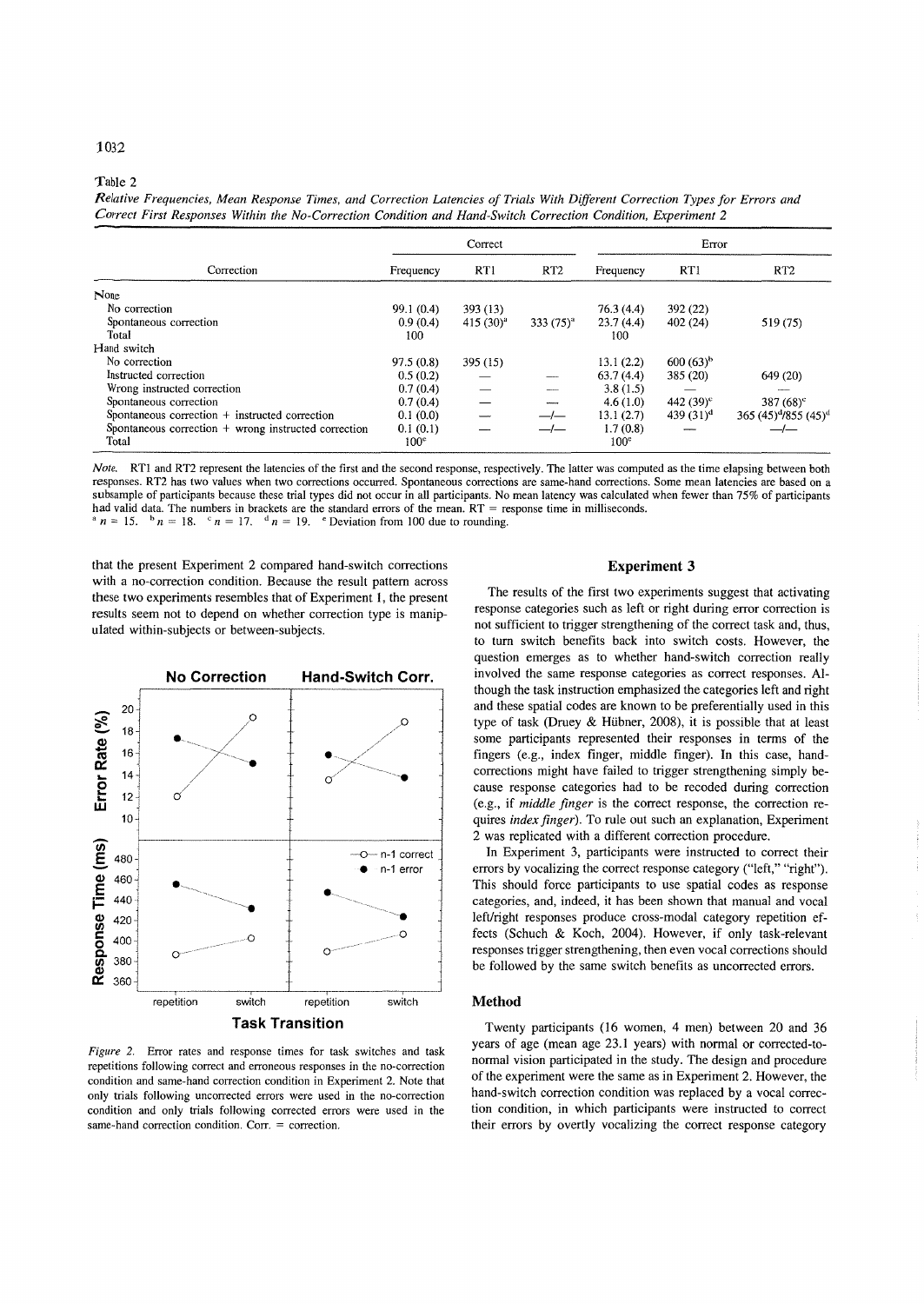"left" or "right." Vocal correction responses were recorded and classified offline. Response onsets were determined online via a threshold procedure implemented in Presentation 12.1 (Neurobehavioral Systems, Inc.).

## **Results and Discussion**

Again, trials with more than one correction response or with a response during the cue-stimulus interval  $\left( \langle 1\% \rangle \right)$ , and response time outliers  $(1.1\%)$  were removed. Table 3 shows the frequencies of correction responses following correct and error responses in each correction condition. The rate of vocally corrected errors (69%) was comparable to that of hand-switch corrections in the previous experiments.

The data were analyzed in the same way as in Experiment 2. The results are shown in Figure 3. For the error rates, only the interaction between task transition and  $n - 1$  accuracy reached significance. Switch costs (repetition: 13.8%; switch: 19.8%) were obtained following correct responses, but small switch benefits (repetition: 17.1%; switch: 16.4%) were obtained following errors,  $F(1, 19) = 7.34$ ,  $p < .05$ . However, Figure 3 reveals that, although the three-way interaction was not significant,  $F(1, 19) = 2.30, p <$ .15, switch benefits were obtained only following vocally corrected errors. **In** contrast, uncorrected errors were now followed by small switch costs. For the response times, only a marginally significant interaction between task transition and  $n - 1$  accuracy was obtained,  $F(1, 19) = 4.01$ ,  $p < .10$ , indicating a similar trend as in the error rates.

Taken together, these results show that correcting errors vocally is not sufficient to trigger strengthening of the correct task and, thus, to produce the same switch costs on the subsequent trial as correct responses. Moreover, at least statistically, switch effects following vocally corrected errors were similar to those following uncorrected errors. However, it is surprising that only vocally corrected errors but not uncorrected errors caused numerical



*Figure* 3. Error rates and response times for task switches and task repetitions following correct and erroneous responses in the no-correction condition and the vocal correction condition in Experiment 3. Note that only trials following uncorrected errors were used in the no-correction condition and only trials following corrected errors were used in the vocal correction condition.

switch benefits on the subsequent trial. This clearly contradicts the results of earlier studies examining the effect of uncorrected errors on subsequent switch effects (Steinhauser & Hübner, 2006, 2008). Possibly, participants had to actively suppress vocal corrections in

#### Table 3

*Relative Frequencies, Mean Response Times, and Correction Latencies of Trials With Different Correction Types for Errors and Correct First Responses Within the No-Correction Condition and Vocal-Correction Condition, Experiment 3* 

|                                                        | Correct   |          |                   | Error            |                |                                              |  |
|--------------------------------------------------------|-----------|----------|-------------------|------------------|----------------|----------------------------------------------|--|
| Correction                                             | Frequency | RT1      | RT <sub>2</sub>   | Frequency        | RT1            | RT <sub>2</sub>                              |  |
| None                                                   |           |          |                   |                  |                |                                              |  |
| No correction                                          | 99.5(0.2) | 388 (18) |                   | 80.8(3.2)        | 402 (42)       |                                              |  |
| Spontaneous correction                                 | 0.5(0.2)  |          |                   | 19.2(3.2)        | 388 (18)       | 397 (74)                                     |  |
| Total                                                  | 100       |          |                   | 100              |                |                                              |  |
| Vocal                                                  |           |          |                   |                  |                |                                              |  |
| No correction                                          | 98.5(0.4) | 402 (19) |                   | 21.3(3.4)        | 540 (59)       |                                              |  |
| Instructed correction                                  | 0.2(0.1)  |          |                   | 64.5(3.3)        | 378 (17)       | 748 (33)                                     |  |
| Wrong instructed correction                            | 1.0(0.4)  |          | <b>Contractor</b> | 3.3(1.8)         |                |                                              |  |
| Spontaneous correction                                 | 0.3(0.1)  |          |                   | 6.7(1.9)         | 412 $(24)^4$   | 427 (140) <sup>a</sup>                       |  |
| Spontaneous correction + instructed correction         | 0.0(0.0)  |          |                   | 4.0(1.0)         | 379 $(15)^{b}$ | 150 (17) <sup>b</sup> /852 (37) <sup>b</sup> |  |
| Spontaneous correction $+$ wrong instructed correction | 0.0(0.0)  |          |                   | 0.4(0.2)         |                | ~~~~/~—                                      |  |
| Total                                                  | 100       |          |                   | 100 <sup>c</sup> |                |                                              |  |

*Note.* RT1 and RT2 represent the latencies of the first and the second response, respectively. The latter was computed as the time elapsing between both responses. RT2 has two values when two corrections occurred. Spontaneous corrections are same-hand corrections. Some mean latencies are based on a subsample of participants because these trial types did not occur in all participants. No mean latency was calculated when fewer than 75% of participants had valid data. The numbers in brackets are the standard errors of the mean,  $RT =$  response time in milliseconds.<br><sup>a</sup> $n = 17$ ,  $\frac{b}{n}n = 16$ , <sup>c</sup> Deviation from 100 due to rounding.  $n = 16$ . <sup>c</sup> Deviation from 100 due to rounding.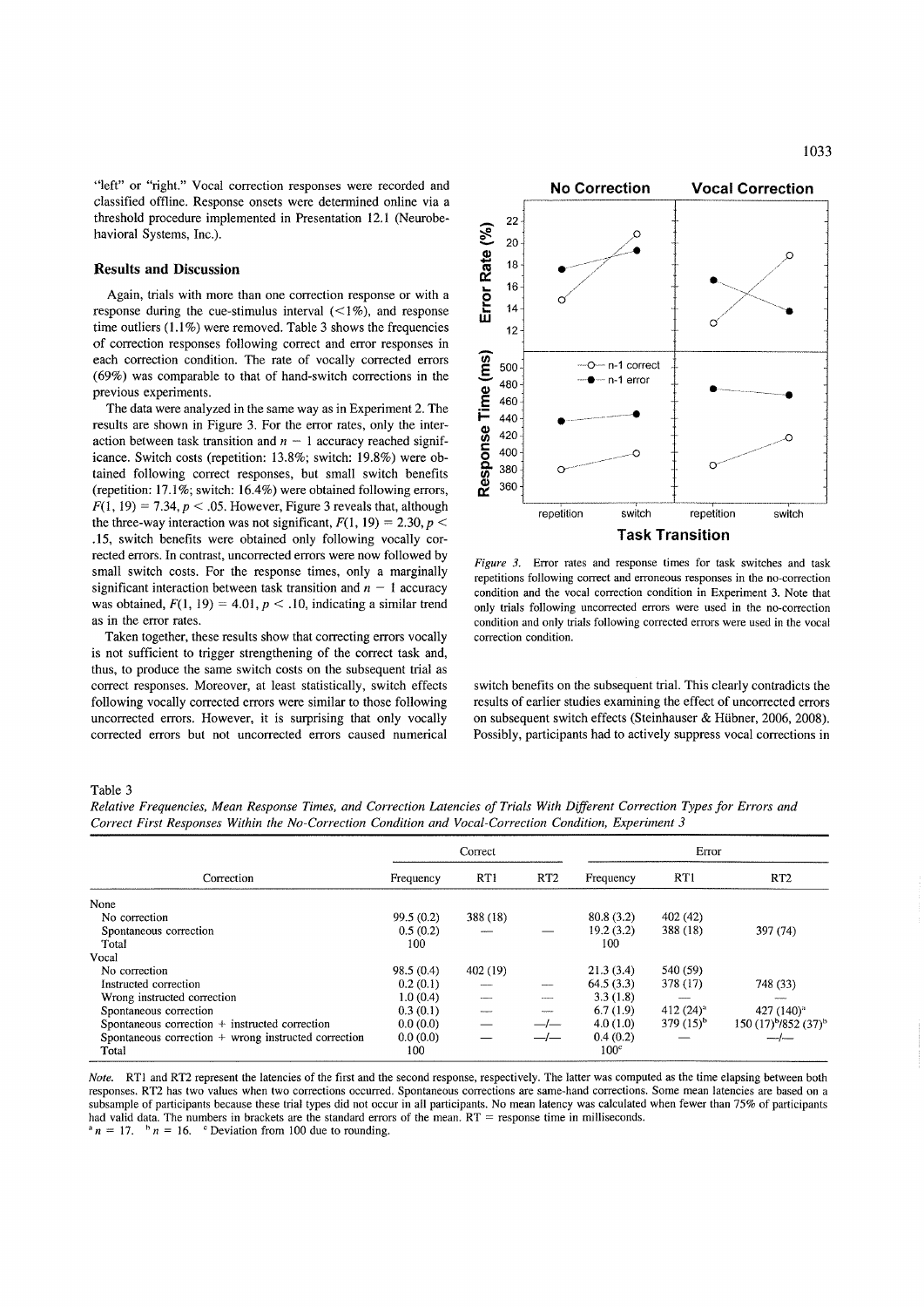the no-correction condition, which might have abolished any switch effects on the subsequent trial. Such active suppression was  $n$ <sup>ot</sup> necessary in Experiment 2 because participants could remove their correction hand from the keyboard during the no-correction condition.

#### **General Discussion**

The goal of the present study was to investigate the conditions necessary for triggering task strengthening and producing switch costs in task switching. To this end, this study examined which type of correction response is necessary to reverse strengthening of the wrong task on error trials. Same-hand corrections required that errors be corrected with the same effectors that were used for the main tasks. In contrast, hand-switch corrections required that errors be corrected with the hand not used for the main tasks and vocal corrections required that the correct response category be vocalized. If only task-relevant responses trigger task strengthening, then only same-hand corrections should be followed by switch costs (as found by Steinhauser & Hübner, 2006), whereas handswitch corrections and vocal corrections should be followed by switch benefits on the subsequent trial. However, if the selection of abstract response categories (such as left or right) is sufficient to trigger strengthening, then each type of correction response should trigger strengthening of the correct task and produce switch costs on the subsequent trial. The results indicate that only same-hand corrections led to subsequent switch costs. Experiment I showed that same-hand corrections but not hand-switch corrections led to switch costs following errors. Experiment 2 showed that handswitch corrections produced similar switch benefits after errors as uncorrected errors. Finally, Experiment 3 showed that vocal corrections also produced switch benefits following errors.

Taken together, the present results suggest that only the execution of a task-relevant response but not the selection of abstract response categories triggers strengthening. The question emerges as to why such a strengthening mechanism makes sense. One possibility is that task strengthening serves the automatization of tasks (cf. the idea of micropractice; Meiran, 1996). Normally, this mechanism leads to a continuous improvement of performance in the course of repeated practice. However, when two tasks make use of the same responses and stimuli, then strengthening one task implies that the other task is weakened. In this case, task strengthening leads to costs in case of a task switch.

The idea that task strengthening is related to automatization could also explain why strengthening is triggered by task-relevant responses only. Efficient automatization of a specific task requires that strengthening occur when this task is maximally active. This can be achieved when strengthening is triggered by the occurrence of a task-relevant response because the response is a valid cue for the relevant task being strongly active. If other responses were also able to trigger strengthening-for example, because they share the same response categories with the task-relevant responses-this would increase the risk of strengthening wrong associations or of strengthening at a time when the relevant task is not strongly active. Thus, the fact that only task-relevant responses trigger strengthening could be a fundamental constraint that enables optimal automatization of tasks. A question that is still open is why task strengthening works in an unsupervised way—that is, why error detection does not prevent the wrong task from being

strengthened at all. This could reflect the fact that error detection in choice tasks often occurs several hundred milliseconds after the response (Steinhauser et aI., 2008) and thus cannot prevent that strengthening of the wrong task occurs. This situation implies that learning and task optimization are not necessarily guided by performance monitoring, as suggested by recent theories (e.g., Brown, Reynolds, & Braver, 2007).

A possible objection to the present conclusions could result from the observation that same-hand corrections and hand-switch corrections also differ with respect to correction latency-that is, the time elapsed between the first response and the correction response. The difference in correction latency has two possible sources that offer alternative explanations for the present results: First, hand-switch corrections could require an additional timeconsuming processing stage in which the correct response (derived in the course of error detection; Steinhauser et aI., 2008) is translated into a correction response for the other hand. This is not necessary in same-hand corrections because the correction response is identical with the correct response. Second, some of the same-hand corrections are probably automatic and fast error corrections, leading to a reduction of mean correction latency.

The idea of an additional processing stage in hand-switch corrections could account for the present results if one assumes that, during the delay caused by this stage, activation of the correct task can decay. Given that less activation should imply less strengthening (a typical assumption in Hebbian learning), task strengthening would still be triggered but would be less effective. Affirming against such an explanation is the finding by Philipp et al. (2007) that switch costs on the subsequent trial are also obtained when the preceding response is considerably delayed by means of a delayed go signal. Alternatively, the results could reflect the fact that some of the same-hand corrections are automatic corrections and that only these automatic corrections imply strengthening of the correct task. However, Steinhauser and Hübner (2006) analyzed switch effects following spontaneous corrections in a condition where corrections were discouraged. The switch costs following these corrections were rather small and not significant, which clearly speaks against the idea that only fast and automatic corrections imply task strengthening.

Another objection could be that, in contrast to same-hand corrections, hand-switch corrections and vocal corrections require a switch of response set, which itself can be viewed as a task switch (Koch, Gade, & Philipp, 2004; Philipp & Koch, 2005). In this case, trials following these error corrections would be always either partial task-switch trials (i.e., only the response set is switched) or full task-switch trials (i.e., response set and task rules are switched). However, this could not explain why a *switch benefit,*  that is, a benefit of full task switches relative to partial task switches, is obtained following these trials. At least with a long cue-stimulus interval, partial task switches and full task switches have been shown to produce similar switch costs (for a recent overview, see Vandierendonck, Christiaens, & Liefooghe, 2008). Accordingly, the present results suggest that error corrections are not represented as separate task sets and thus do not require a task switch.

In summary, the present study provides evidence that only the execution of task-relevant responses can trigger task strengthening. This finding not only supports response-based strengthening as a mechanism underlying switch effects in task switching, but it also